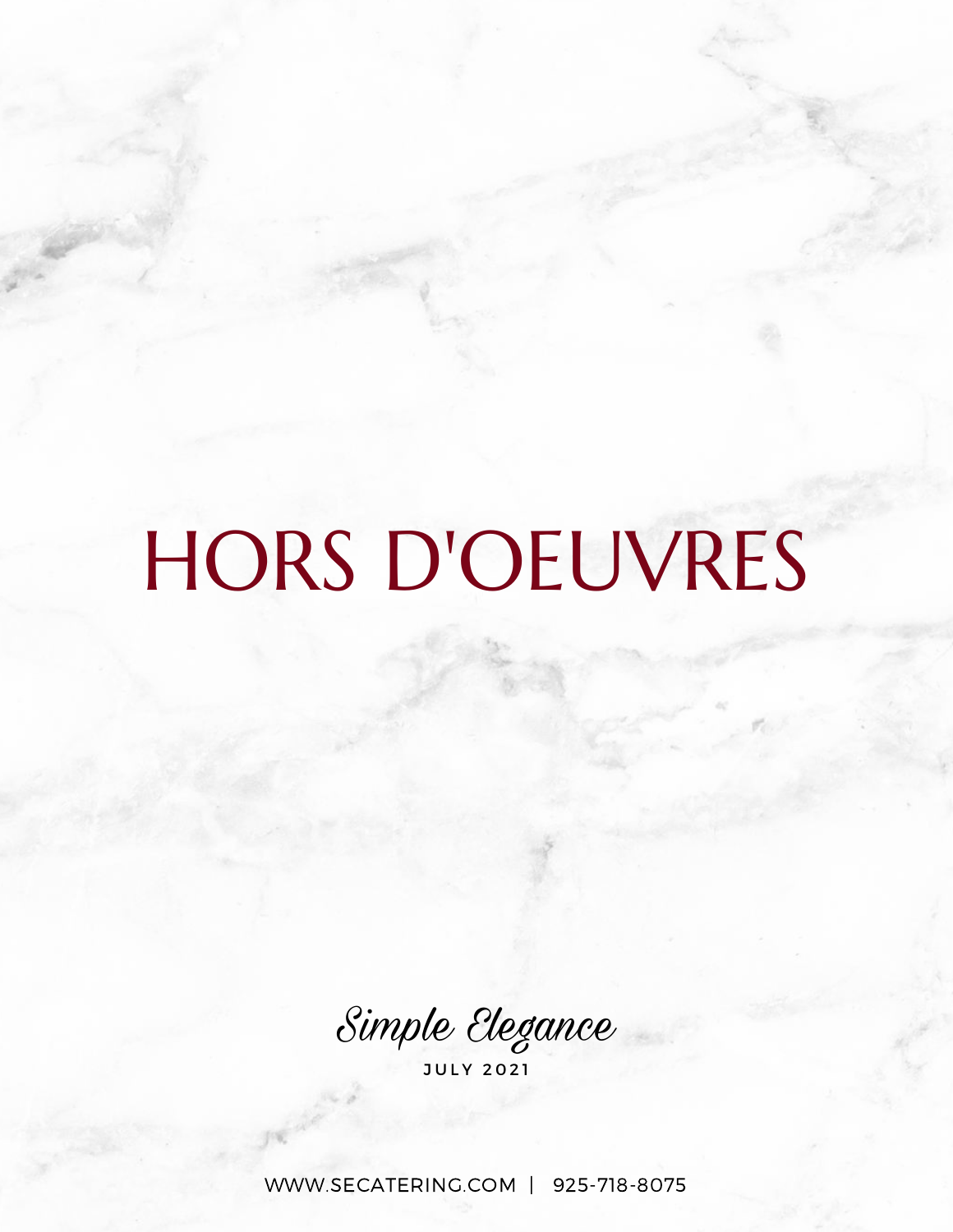When planning an hors d'oeuvres gathering we recommend that you offer 4-6 selections. Prices shown below include 2-3 pieces per person unless otherwise noted (ea). Certain items require on-site cooking and/or staffing\*. 20 person minimum. Vegan (+) Gluten Free (GF)

Simple Elegance

| Asparagus Wrapped w/ Proscuitto (seasonal) (GF)                             | 1.75 ea       |
|-----------------------------------------------------------------------------|---------------|
| Assorted Gourmet Cheese Board w/ Fruit Garnish & Crackers                   | 3.75          |
| Assorted Cheese Board (cheddar, swiss, pepper jack) w/ Crackers             | 2.50          |
| Assorted Grilled Sliced Sausages w/ Dipping Mustards                        | 3.50          |
| <b>Assorted Mini Quiches</b>                                                | 3.25          |
| Artichoke Bottoms Stuffed w/ Crabmeat (GF)                                  | 2.75 ea       |
| Bacon & Cheese Sourdough Melts*                                             | 2.25          |
| Bacon Wrapped Scallops* (GF)                                                | 2.75 ea       |
| Baked Brie w/ Apricot Preserves & Pecans in Phyllo w/ Crackers              | sm 70, lg 140 |
| Beef Tenderloin Medallions w/ Ground Mustard and on Toasted Rounds*         | 2.75          |
| Chicken Wings w/ Teriyaki, Honey Barbecue (GF) or Spicy Hot                 | 3.25          |
| Chilled Prawns w/ Citron Cocktail Sauce (GF)                                | 2.75          |
| Coconut Shrimp w/ Orange Dipping Sauce (2 per person)*                      | 3.75          |
| Crab Cakes w/ Sweet Red Pepper Coulis (2 per person)                        | 4.50          |
| Crab Salad on Belgian Endive Petal (GF) or Toasted Round                    | 2.95          |
| Crudités Basket w/ Herbed Spinach Dip (GF)                                  | 2.25          |
| Crunchy Mini Taco Cups Drizzled w/ Southwestern Ranch*                      | 2.50          |
| Cucumber Bites w/ Feta Cheese & Olive Tapenade (GF)                         | 2.50          |
| Cucumber Bites w/ Creamy Herb Spread & Cherry Tomato (GF)                   | 2.25          |
| Deviled Eggs, Traditional (two halves) (GF)                                 | 2.25          |
| Deviled Eggs, topped w/ Pickled Jalapeños & Avocado Crema (two halves) (GF) | 2.50          |
| Fiesta Chicken Salad on Belgian Endive Petal (GF) or Toasted Round          | 2.50          |
| Fresh Seasonal Fruit Display (GF)                                           | 3.95          |
| Egg Rolls                                                                   | 3.95          |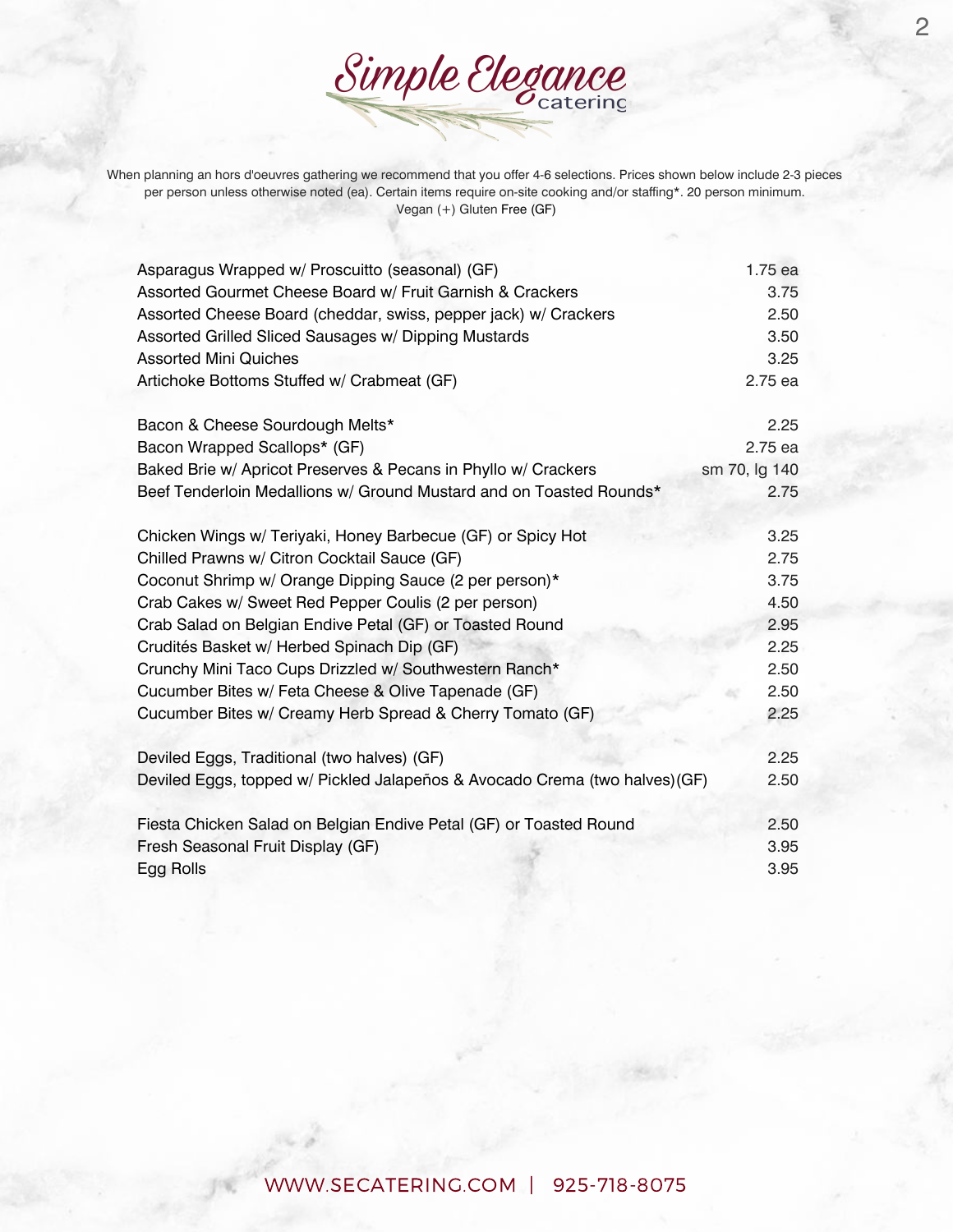Simple Elegance

| Grilled Vegetable Tray Drizzled w/ Balsamic Vinaigrette (GF)                   | 3.75    |
|--------------------------------------------------------------------------------|---------|
| Hummus w/ Raw Vegetables and/or Pita Chips                                     | 2.75    |
| Homemade Tortilla Chips & Salsa (GF)                                           | 2.75    |
| Hot Crab Dip w/ Toasted Almonds & Sliced Baguette (25 person minimum)          | 3.95    |
| Mashed Potato Shooters (GF)*                                                   | 2.50 ea |
| Maple Bacon Wrapped Dates w/ Goat Cheese (GF)                                  | 2.75ea  |
| Meatballs w/ Marinara, Teriyaki, Honey BBQ, Hawaiian or Italian (GF available) | 2.50    |
| Mini Beef Wellingtons*                                                         | 3.95    |
| Mini Crescent Dogs*                                                            | 2.75    |
| Mini Sweet Peppers Stuffed w/ Herbed Cheeses (GF)                              | 2.25    |
| Mushrooms Stuffed w/ Chicken, Bacon, & Spinach*                                | 2.75    |
| Mushrooms Stuffed w/ Spinach, Onion, & Cheese*                                 | 2.50    |
| Pot Stickers w/ Sesame Soy Dipping Sauce (+ available)                         | 2.50    |
| Smoked Salmon & Cream Cheese on Whole Wheat Crackers                           | 3.25 ea |
| Spinach Dip w/ Bread Rounds                                                    | 2.25    |
| Stuffed Baby New Potatoes w/ Sour Cream, Butter, Cheese & Bacon (GF)           | 2.50    |
| Thai Chicken Salad Phyllo Cups*                                                | 2.25    |
| Thai Noodle Salad in Mini Takeout Boxes                                        | 3.25 ea |
| Tuna Tartare in Crispy Phyllo Cup*                                             | 2.25ea  |
| Vegetable Samosa w/ Mango Chutney (+)                                          | 3.50    |
|                                                                                |         |

# Skewers

| Antipasto Skewers (salami, mozzarella, olives, tomatoes, pepperoncini) (GF) | 2.75 ea   |
|-----------------------------------------------------------------------------|-----------|
| Caprese Skewers (tomato, mozzarella, basil, balsamic glaze) (GF)            | 1.95 ea   |
| Chicken Satay w/ a Peanut Dipping Sauce                                     | $2.25$ ea |
| Chicken Satay w/ a Cucumber Garlic Yogurt Sauce                             | $2.25$ ea |
| Melon, Blue Cheese, Prosciutto and Basil Bite                               | 2.75 ea   |
| Sweet Chili Garlic Shrimp (GF)                                              | 2.75ea    |
| Teriyaki Skewers (chicken or beef)                                          | $2.25$ ea |
|                                                                             |           |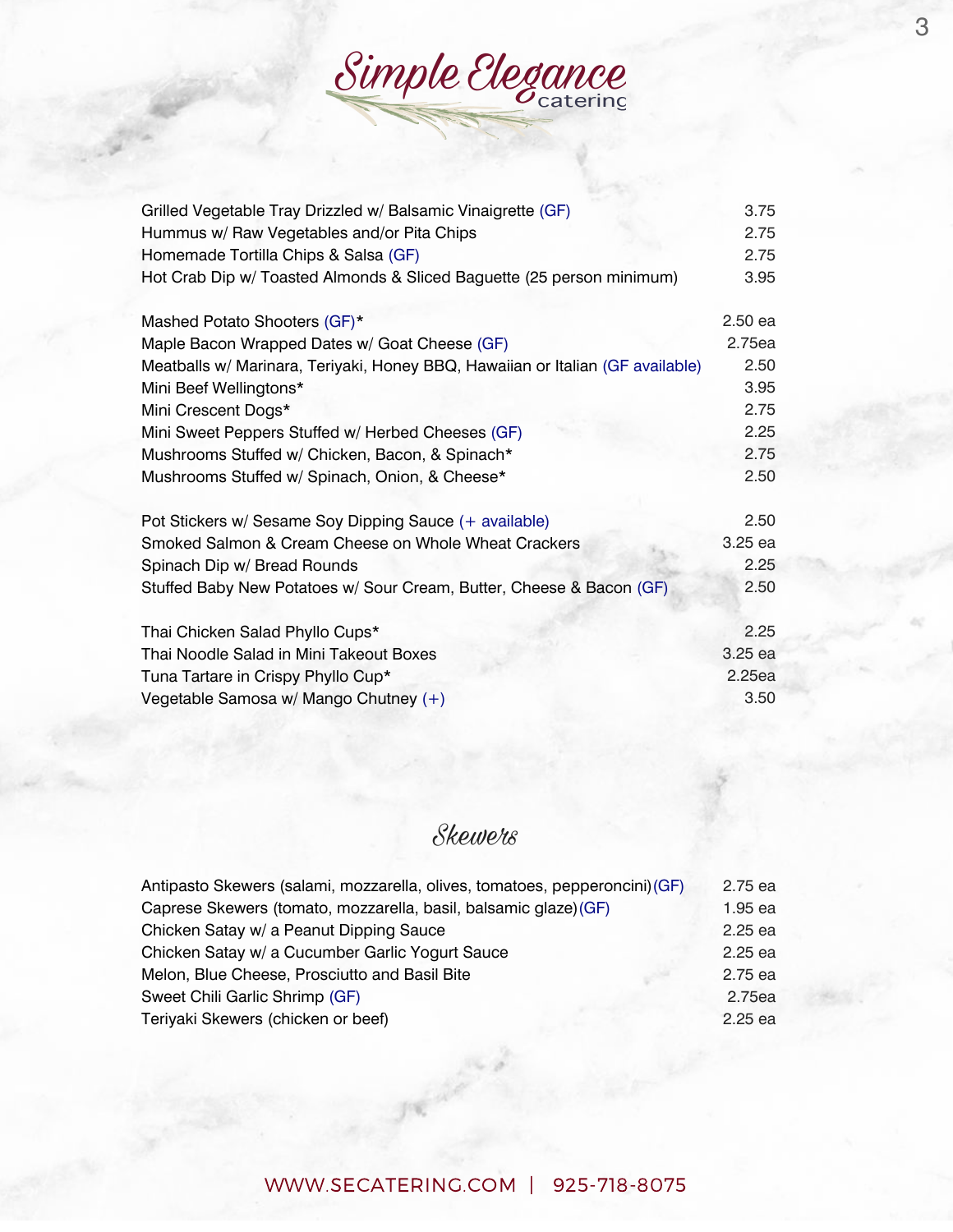

#### (onsite assembly required)

| <b>Sundried Tomato &amp; Goat Cheese</b>                      | 2.75 |
|---------------------------------------------------------------|------|
| Olive Tapenade                                                | 2.75 |
| Arugula, Roasted Garlic, Garlic Pesto Cream, & Balsamic Glaze | 3.50 |
| Tomato, Basil, & Mozzarella                                   | 2.75 |
| Brie, Strawberry, Honey, & Basil                              | 2.75 |
| Blackened Shrimp & Avocado                                    | 3.50 |

#### Sandwiches

(Assortments include Ham, Turkey, Roast Beef, Chicken Salad, Tuna Salad, and Egg Salad)

| 2.75    |
|---------|
| 2.75    |
| 2.95 ea |
| 2.95    |
|         |

### Sliders

#### (onsite assembly preferred)

| <b>BBQ Pulled Pork Sliders w/ Coleslaw</b>                         | 2.95 ea   |
|--------------------------------------------------------------------|-----------|
| Crispy Buffalo Chicken Sliders w/ Lettuce and Blue Cheese Dressing | 2.95 ea   |
| Black Bean Sliders w/ Lettuce, Tomato and Garlic Ailoi             | $3.25$ ea |
| Cheeseburger Sliders w/ Cheddar, Lettuce, Tomato and Garlic Aioli  | 2.95 ea   |
| Fried Chicken Slider w/ Corn Slaw and Chipotle Mayo                | 3.25ea    |
| Portabello Mushroom Slider w/ Pesto Aoili                          | 2.95ea    |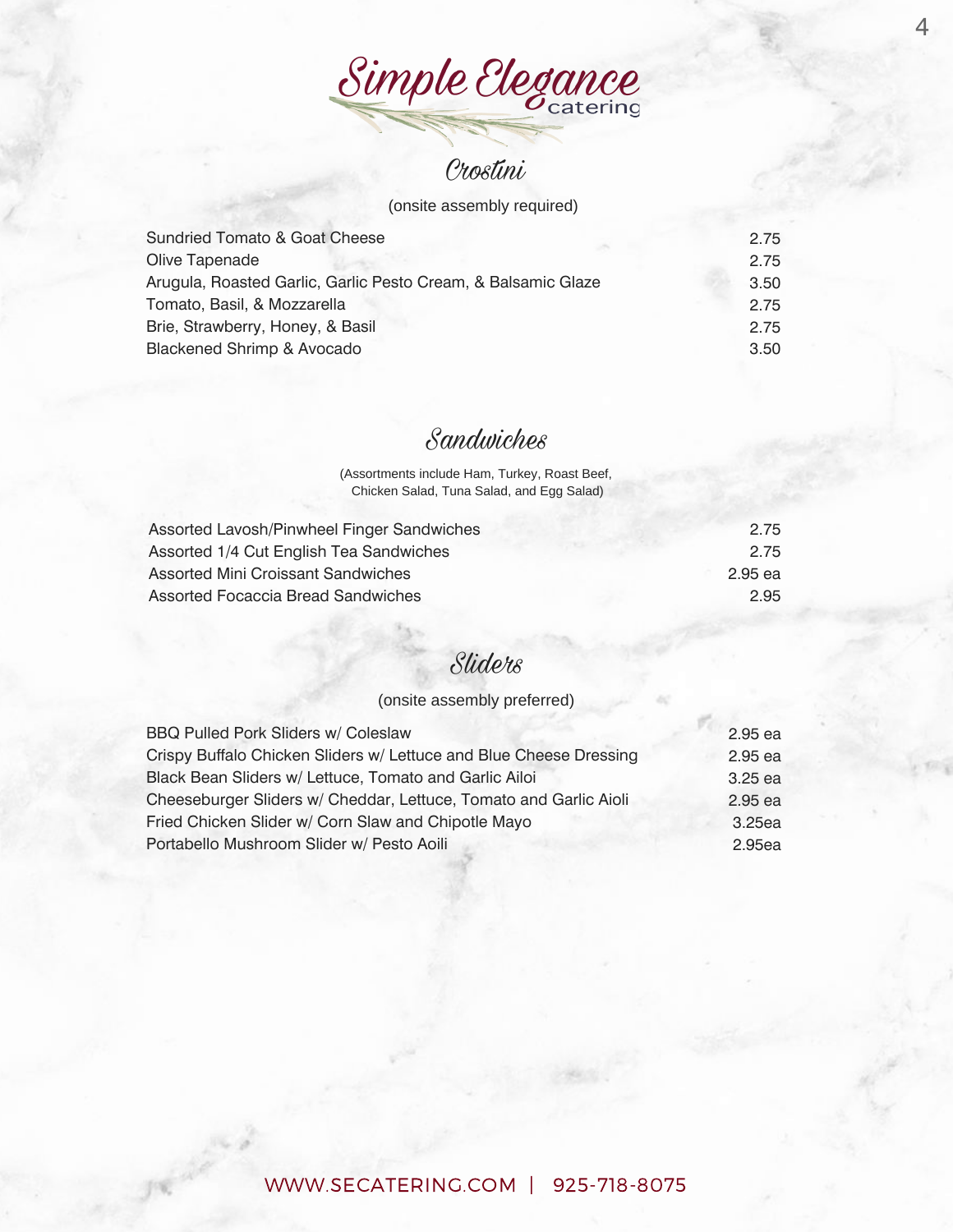

Some menus may require on-site assembly and/or cooking \*

#### Grazing Charcuterie Display

Gouda, Havarti, Brie, Wedged Blue Cheese, Sharp Cheddar and Goat Cheese Assorted Salami and Proscuitto Grapes, Berries, Dried Fruits Assorted Nuts and Olives Yogurt Pretzels Hummus w/ Raw Vegetables Assorted Crackers, Bread, and Breadsticks Honey and Assorted Jams 18.95 per person

#### Heavy Hors D'oeuvres

Assorted Gourmet Cheese Board w/ Fruit Garnish & Crackers Beef Tenderloin Medallions w/ Ground Mustard on Toasted Rounds Hot Crab Dip w/ Toasted Almonds & Sliced Baguette Mushrooms Stuffed w/ Chicken, Bacon, & Spinach Chicken Satay Skewers w/ a Peanut Dipping Sauce Assorted Grilled Sausages w/ Dipping Mustards Fresh Seasonal Fruit Display 19.95 per person

# Hors D'oeuvres w/ Carving Station \*

Mushrooms Stuffed w/ Chicken, Bacon, & Spinach Fresh Crudités Basket w/ Herbed Spinach Dip Fresh Seasonal Fruit Display Assorted Gourmet Cheese Board w/ Fruit Garnish & Crackers Carving Station: Roast Turkey & Roast Beef Slider Rolls Condiment Tray: Dijon Mustard, Cranberry Sauce, Horseradish Cream Greek Pasta Salad 24.95 per person

\*\*Add our Carving Station to any menu for \$8.95\*\*